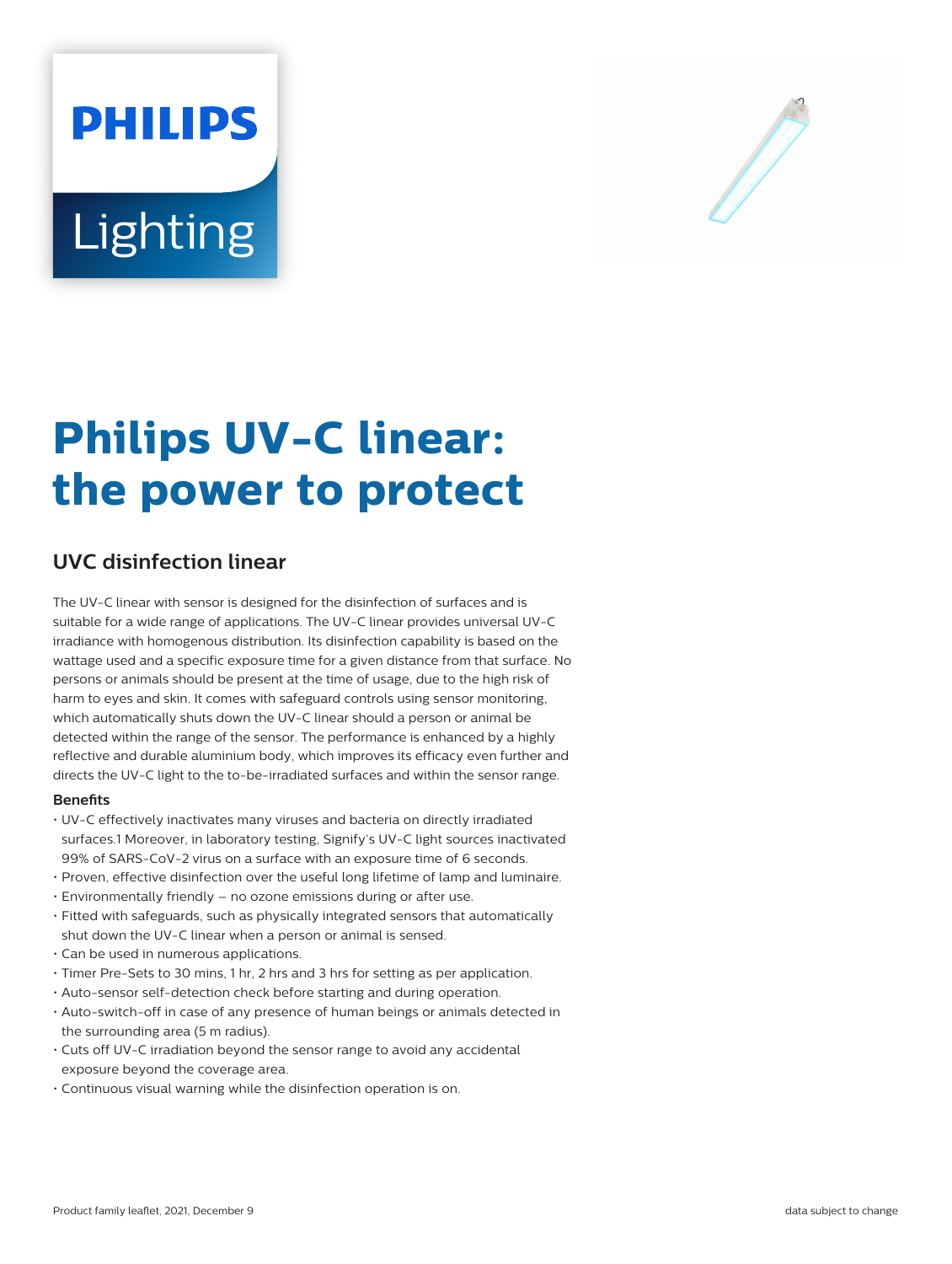# **UVC disinfection linear**

#### **Features**

- Specially engineered mirror optics to cut off UV-C irradiance to risk group 0 beyond the sensor coverage area.
- The specially designed mirror optics improve efficacy. Average 90% by controlled distribution of the irradiance (compared to UVC Batten with Al Cover). (3)
- Dip switch available in the sensor for time settings according to application.
- Philips T8 TUV lamp included: 36 W.
- Shortwave UV radiation peak at 253.7 nm (UV-C).
- Various mounting options

### **Application**

- Retail: disinfect shopping trolleys, shelves and counters.
- Hair and beauty salons: Disinfect client rooms, operating floor, mirrors, chairs surfaces, and other sensitive areas
- Schools: Disinfect classroom walls, floors, desks and surfaces
- Offices: Neutralise work rooms, meeting spaces and corridors
- Banking: Disinfect counters, cash machines and work surfaces
- Hospitality: Disinfect guest rooms, reception areas and health facilities
- Food outlets: Eliminate bacteria on preparation surfaces and equipment
- Washrooms: Disinfect vanity units, basins and mirrors

#### **Warnings and Safety**

- DANGER: Risk Group 3 UV product. Like any disinfection system, UV-C devices must be installed and used in the correct way. Direct exposure to UV-C can be dangerous and result in a sunburn-like reaction to the skin and serious damage to the cornea. As UV-C is invisible to the eye, the UV-C linear must be installed with adequate safeguards to ensure that the UV-C linear can be operated in a safe way. The UV-C linears are only to be used as components in a system that consists of adequate safeguards such as, but not limited to, those indicated in the mounting instruction and/or user manual.
- Philips UV-C products must only be sold through qualified partners and installed by professionals according to our stringent safety and legal requirements. Our UV-C products are not meant to be used in applications or activities which may cause and/or lead to death, personal injury and/or damage to the environment.
- The UV-C disinfection linears' effectiveness in the inactivation of certain viruses, bacteria, protozoa, fungi or other harmful microorganisms is as described under "Benefits". Signify and its group of companies do not promise or warrant that the use of UV-C linears will protect any user from or prevent from infection and/or contamination with any harmful micro-organisms, illness or disease. The UV-C linears are not approved and/or certified as a medical device by the FDA and/or any other regulatory body. As such, UV-C linears are not intended for and must not be used to disinfect medical devices, spaces with medical devices and/or for medical purposes. In addition to and without limitation of any exclusions or limitations of liability of Signify and its group of companies as set forth in any agreement for sale, distribution or otherwise making available of UV-C linears, Signify and its group of companies shall have no responsibility or liability whatsoever for any claim or damage that may arise from or relate to any use of the UV-C linears outside of their intended use or contrary to their installation/operation instructions.